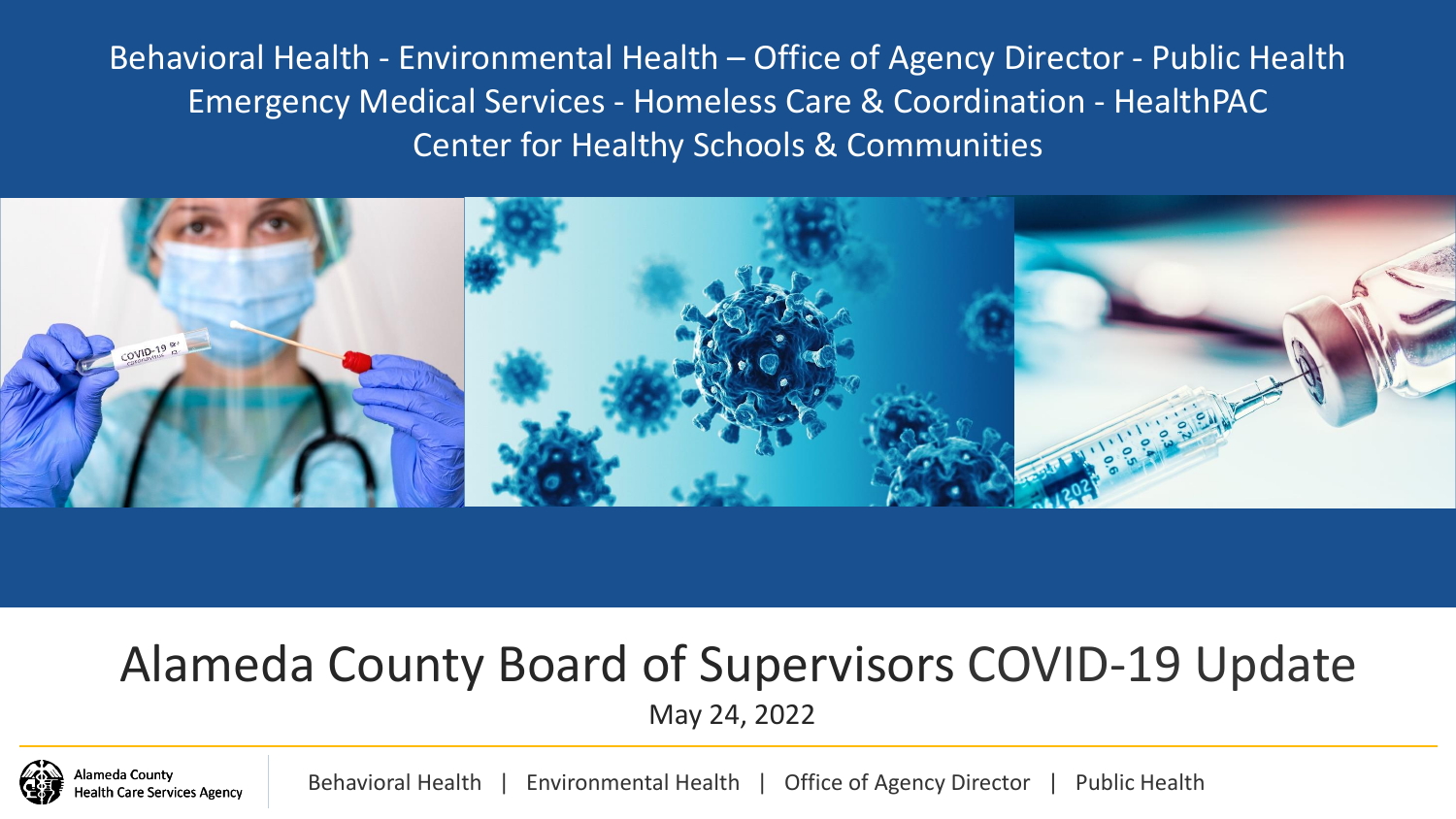# **Data & Policy Update**

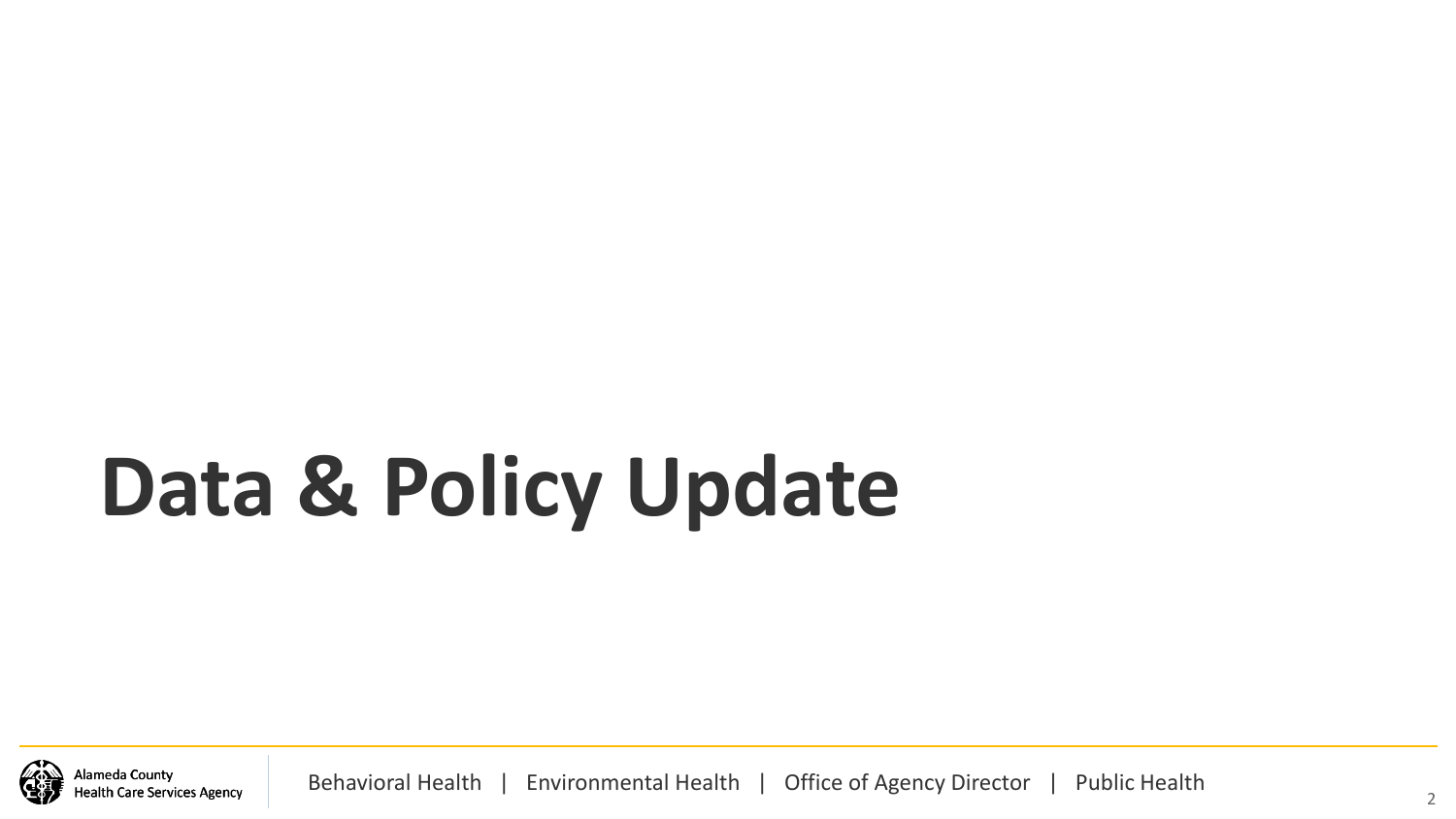## **Epidemic Data Key Points**

- 38.8 cases per 100,000 residents per day
- 7% test positivity general population
- 11,000 reported lab tests per day
- 80 hospitalized, 2 ICU
- 25 deaths since 4/1
- Case rates above Delta wave; hospitalizations well below Delta levels
- Alameda County in CDC "Medium" Community Level

#### Visit the COVID-19 [dashboard](https://covid-19.acgov.org/data) for more data

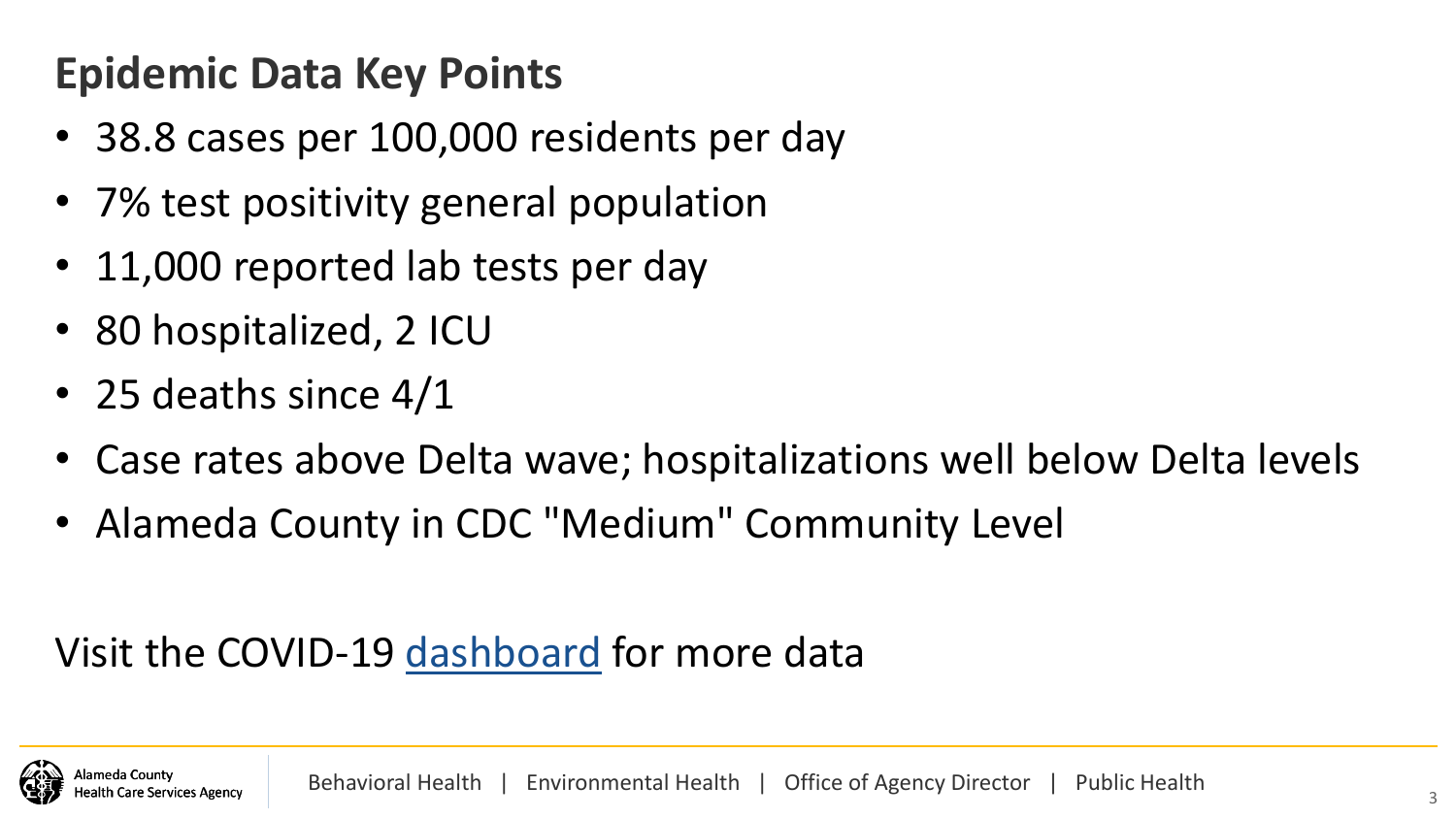#### **New Alameda County COVID-19 Cases by episode date**

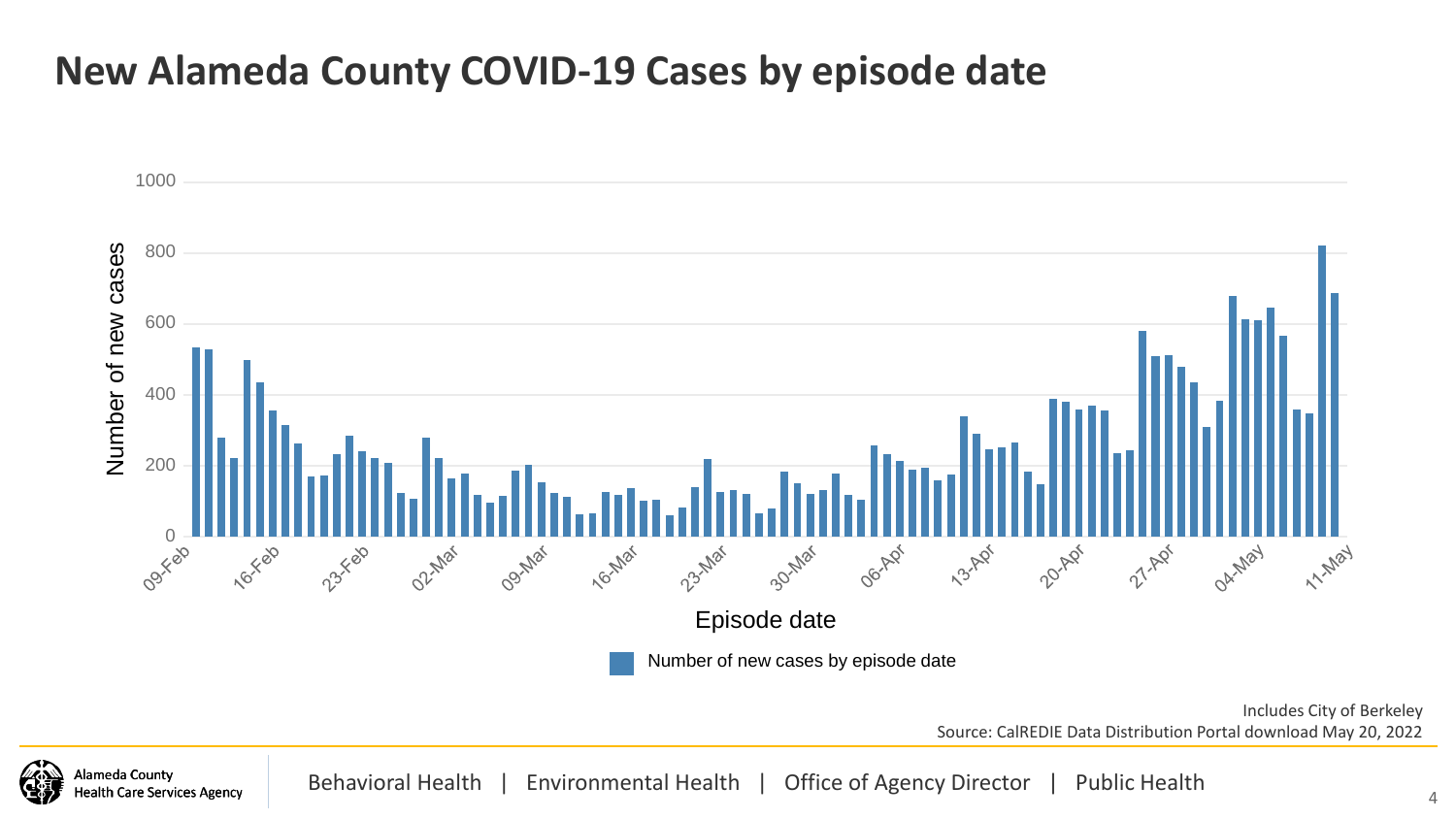#### **Alameda County COVID-19 Daily Case Rate**

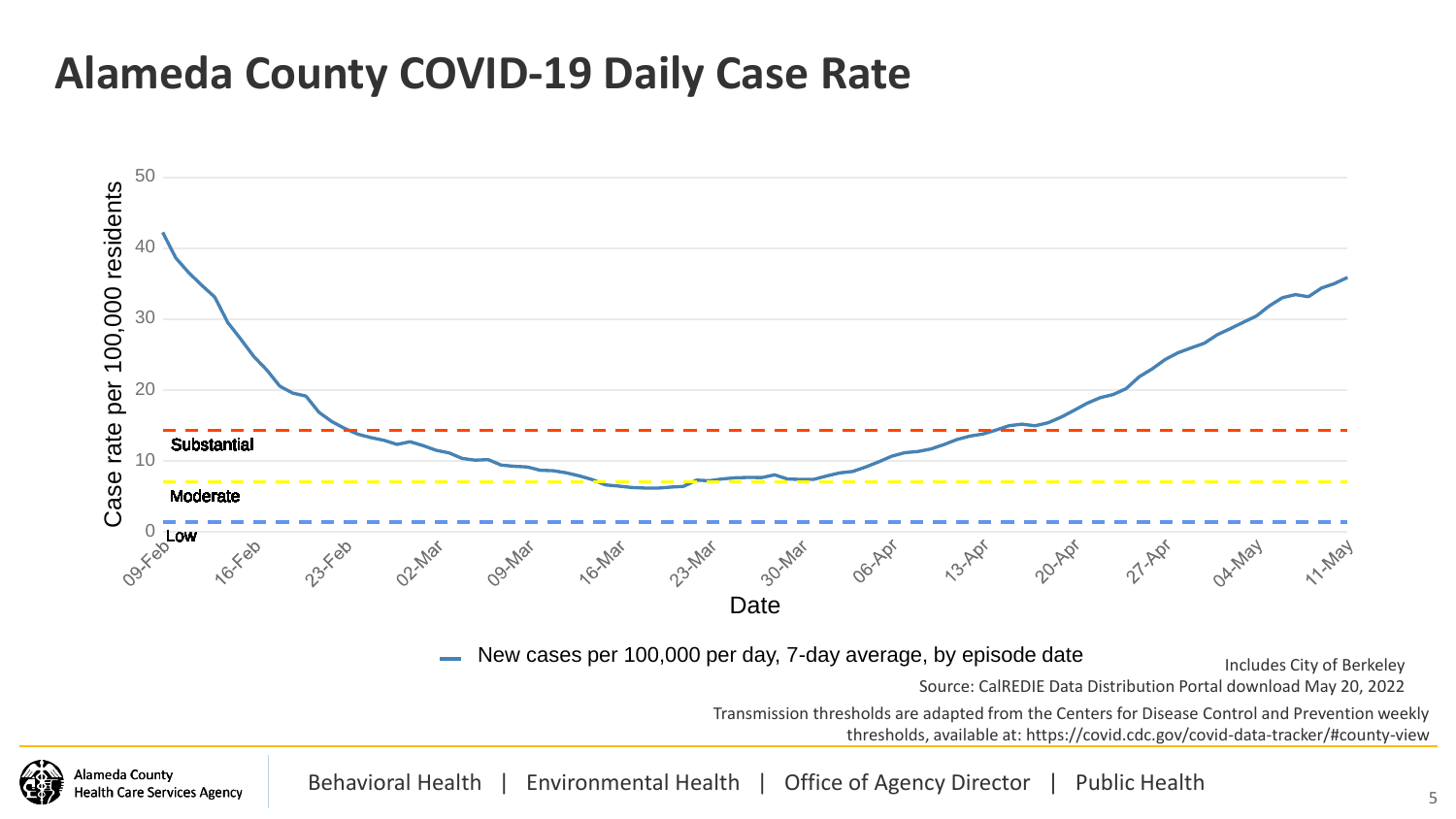#### **Alameda County COVID-19 Test Positivity**



Behavioral Health | Environmental Health | Office of Agency Director | Public Health **Health Care Services Agency**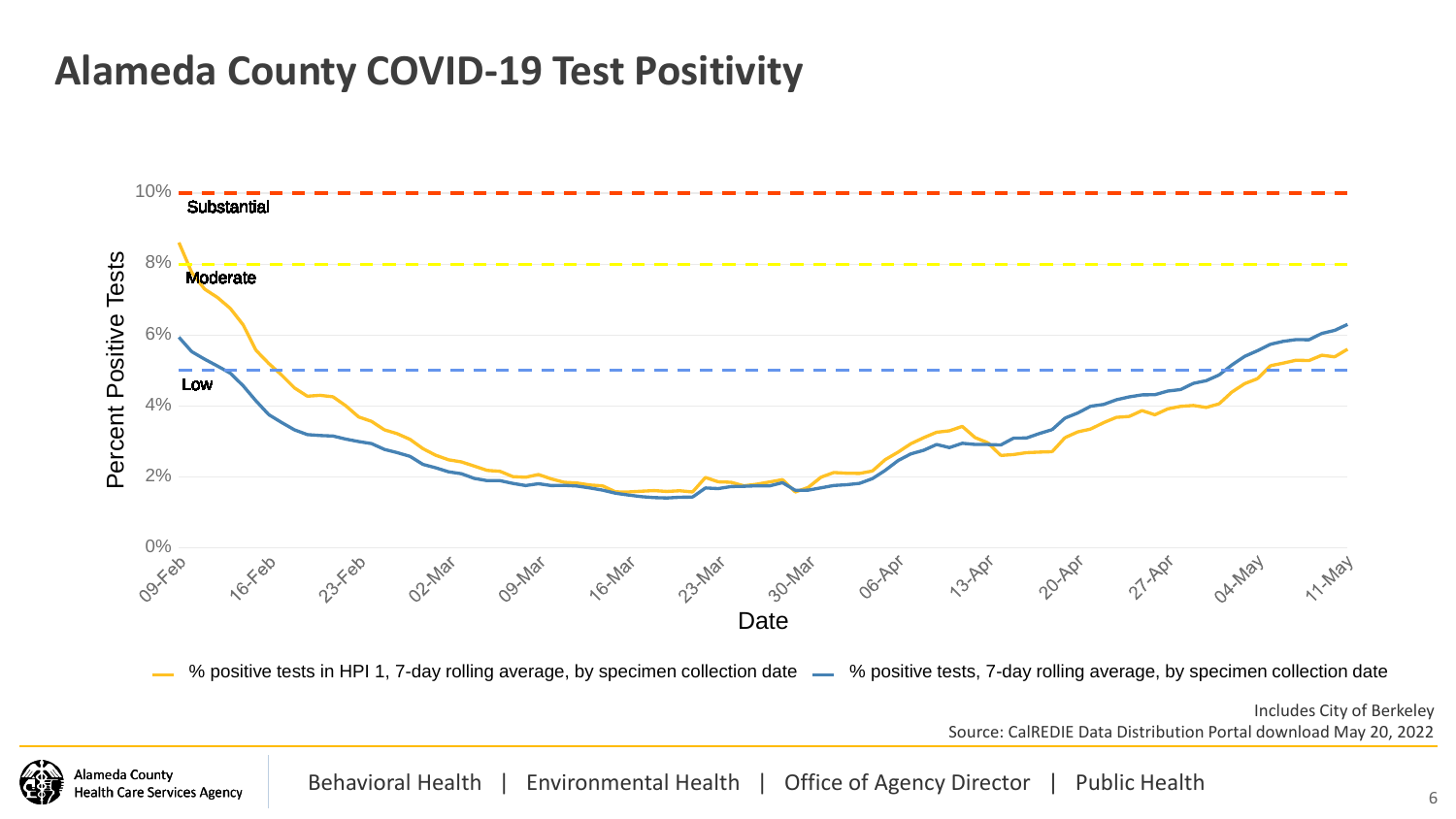#### **Patients with COVID-19 Currently Hospitalized in Alameda County**



**\lameda Countv Iealth Care Services Agency**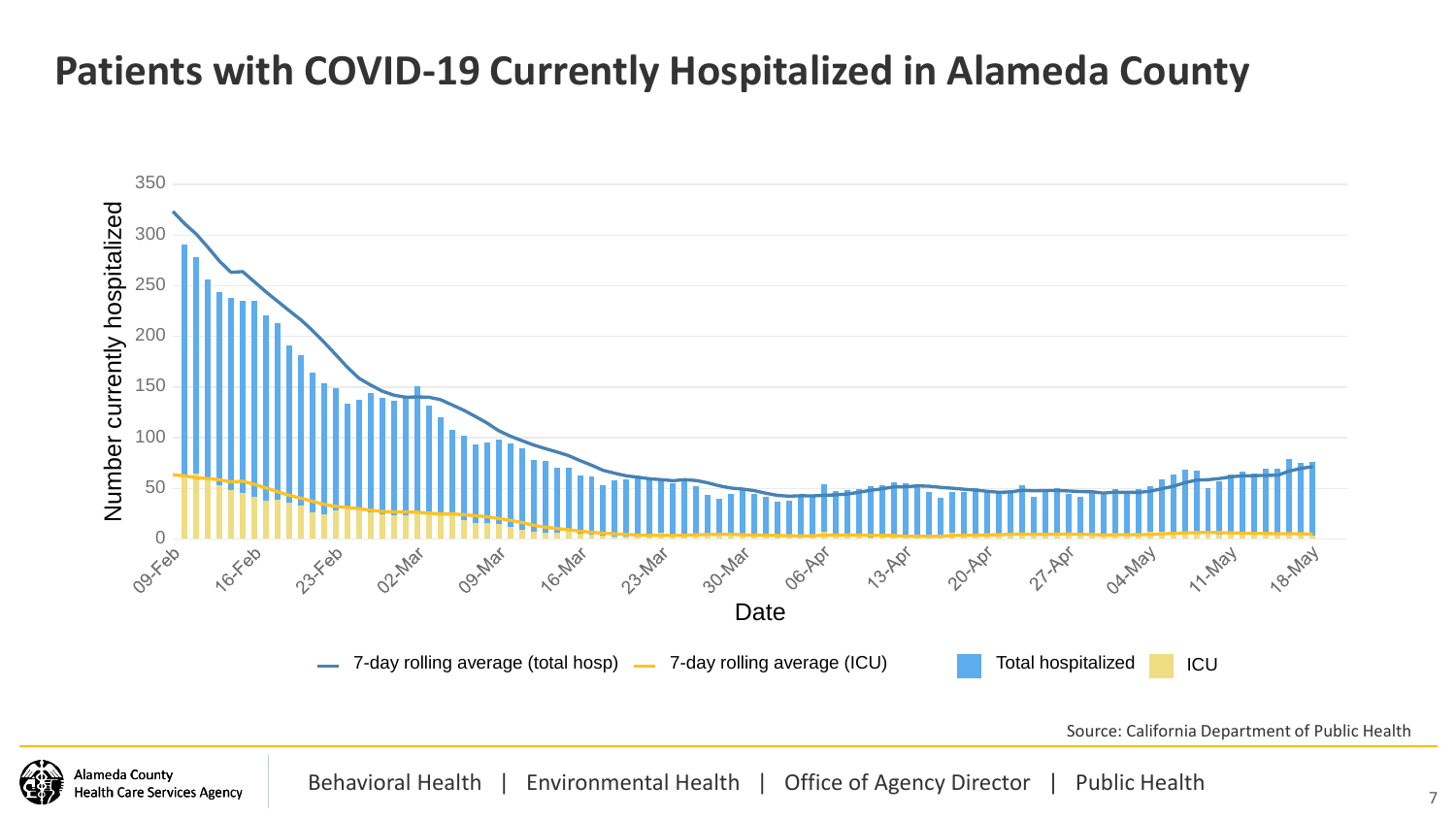#### **Alameda County COVID-19 weekly case rate**



**NOTE:** Due to a high proportion of cases with unknown race/ethnicity in April and May (range: 31%-44%), race/ethnicityspecific rates are a greater underestimation than usual.

**Nameda Countv** 

**Health Care Services Agency** 

Includes City of Berkeley Source: CalREDIE Data Distribution Portal May 20, 2022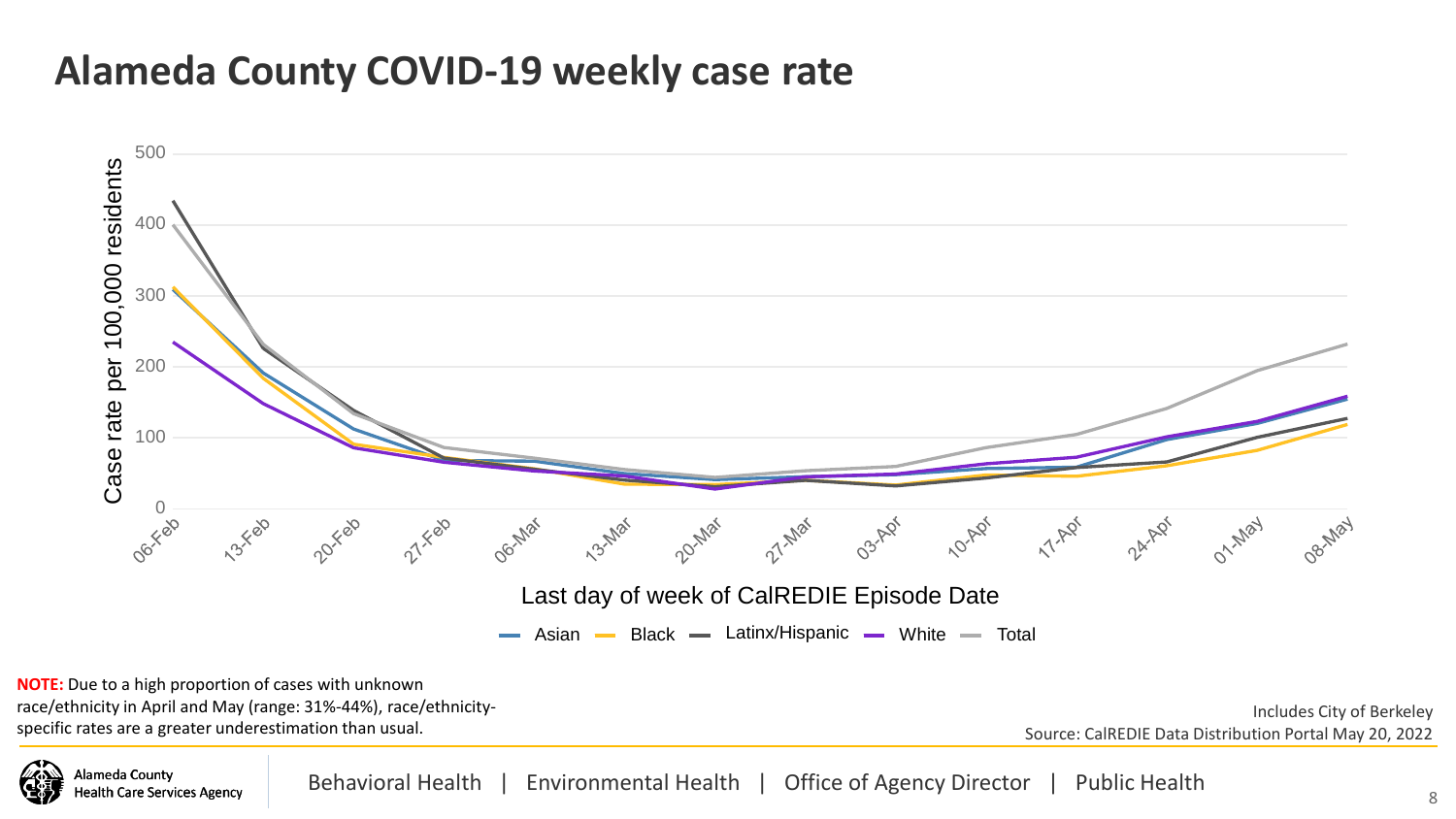#### **Alameda County COVID-19 weekly case rates**



**Mameda County Health Care Services Agency**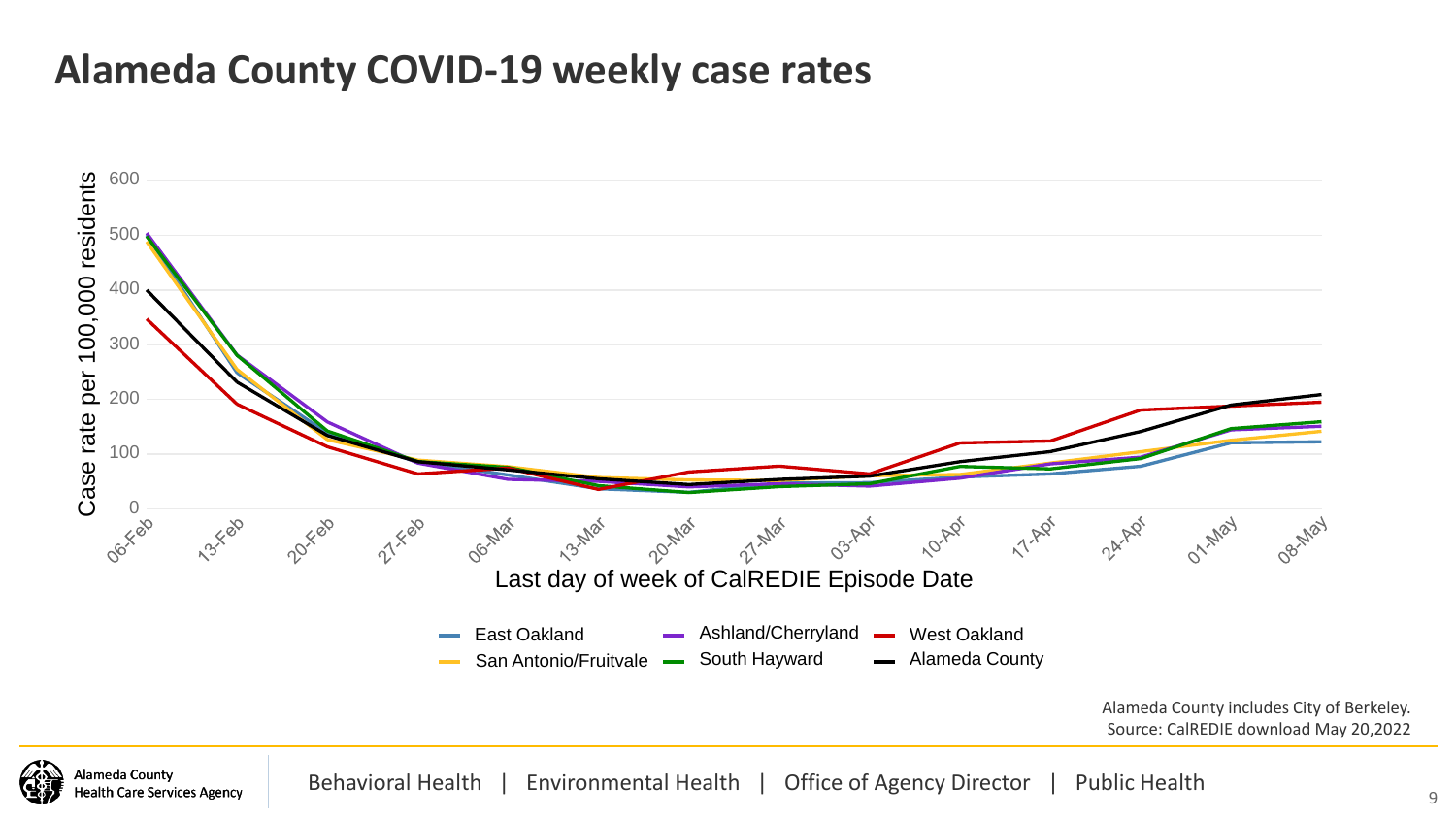#### **COVID-19 28-day case rates by Zip Code, 5/23/22**



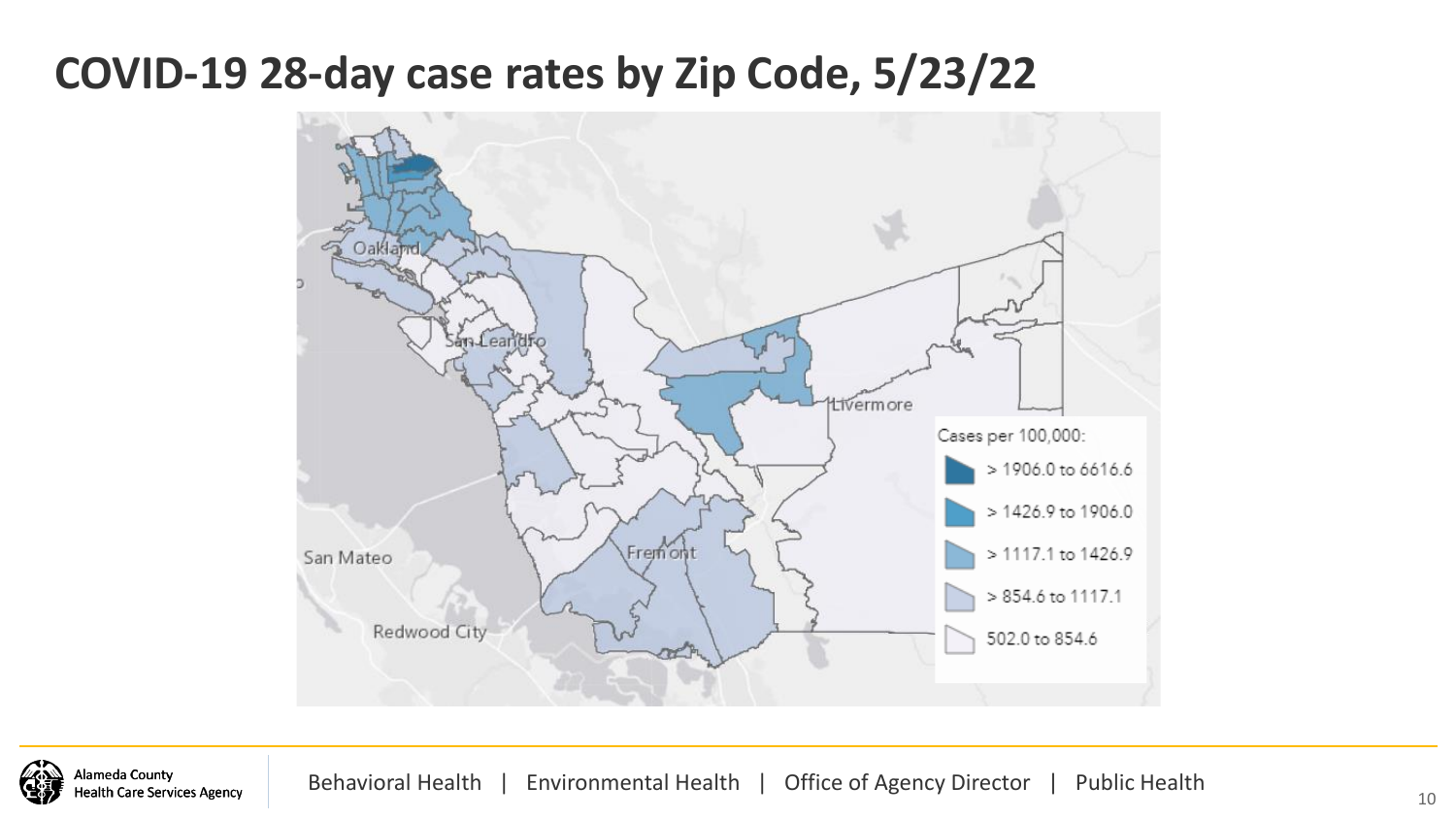#### **CDC COVID-19 Community Levels in US by County, 5/20/22**



Alameda County **Health Care Services Agency**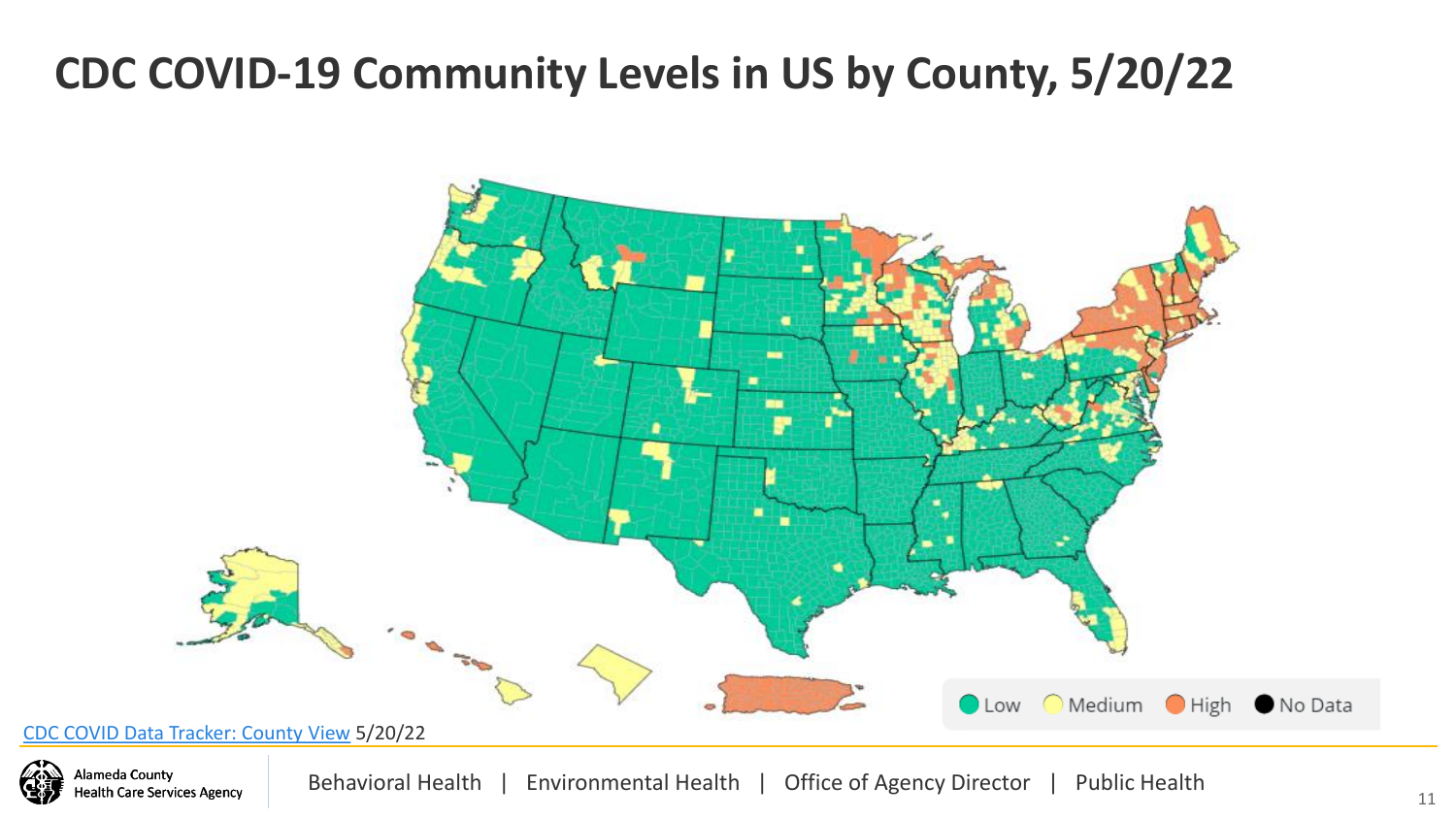# **Update on masking**

- COVID rates are high: masks are strongly recommended
- Considerations for possible mask requirement are unchanged
	- Worsening hospital impacts
		- We are at all-pandemic low for ICU hospitalizations
	- Re-emergence of COVID-19 disparities
		- Opposite pattern observed with recent case reports and test positivity
- General considerations for use of COVD-19-related mandates
	- COVID-19 is not going away only strictest restrictions have stopped transmission
	- Effective vaccination, treatments, and high-quality masks are available
	- Patchwork policies and enforcement can undermine effectiveness of mandates
	- Must use less restrictive approaches when possible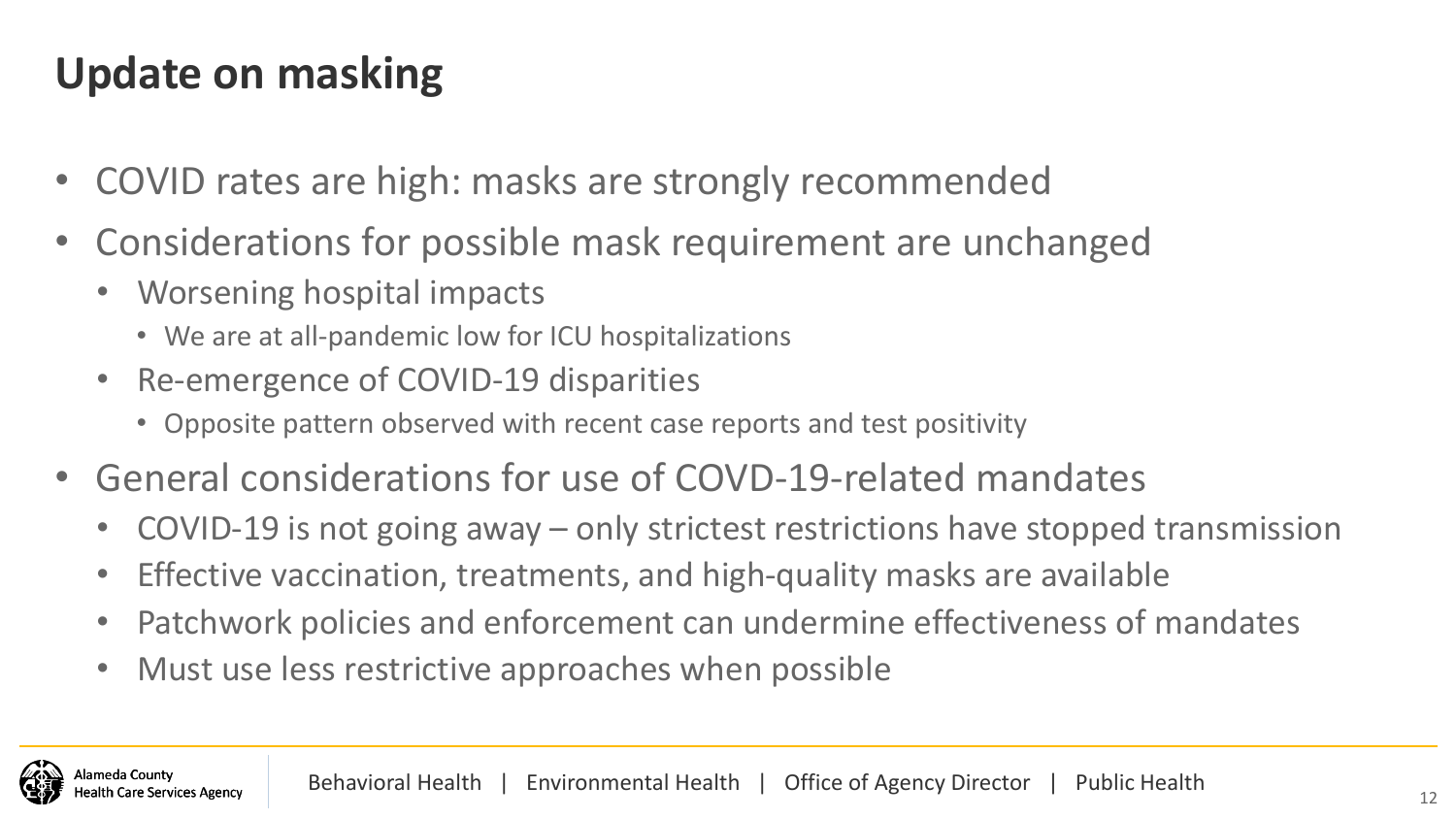# **Ongoing efforts**

- High quality mask distribution to CBOs has begun
	- 80-100 CBOs have been notified of mask availability
- Treatment
	- COVID inquiries staff trained to offer support regarding treatment access
	- Optum Serve testing buses offering Paxlovid
- Vaccination efforts continue
	- Boosters now approved for 5 and up most important for those 50+ or at risk
	- Planning for 0-4 year olds
- Testing and test distribution efforts continue
	- Also federal government tests still available